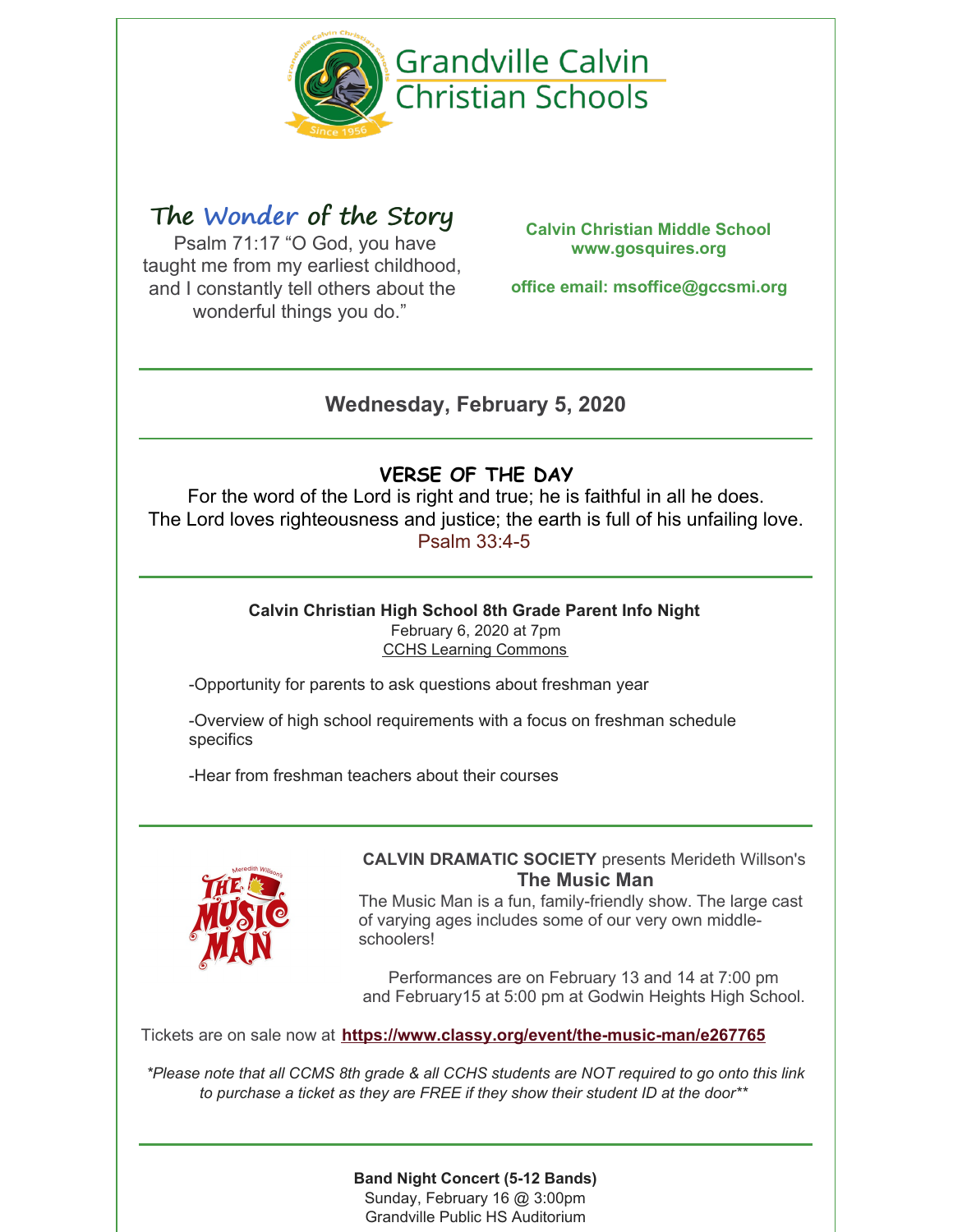*Student Call Time likely 2:15pm \*Watch for an email from Mrs. Horton this week with details\**

### **THIS SATURDAY!**

**Annual Auction to support GCCS!** DATE: Saturday, February 8, 2020 TIME: 5:15 pm – doors open for registration, Dinner and silent auction begin at 5:30 p.m., Live auction begins at 6:30 p.m. Special music performance by our first grade students at 6:15 and 7:20 pm. PLACE: Calvin Christian High School Gymnasium

Reservations for dinner are being accepted now. All you can eat - Dinner will be catered by On the Border

Dinner will be \$10 for 6th grade and up, \$6 for 5th grade and under and free for our 1st grade singers.

Childcare will be available for children potty trained through 5th grade. It will be in our Learning Commons area of the HS. Reservations are required by calling the Calvin Business Office at 616-532-2373 or emailing jstaalj@gccsmi.org. You can also pre-register through this [link](https://docs.google.com/forms/d/1yIRvbcc3Hij8KmY63jTXnkS9np8ZSoNE3QXAgTecXTk/edit).

Don't forget, we have **two \$500 tuition credit vouchers** that will be drawn at the end of the night. Tickets are \$10 each to enter. MUST BE PRESENT TO WIN.

**Middle School Students**: **Donate to have a Fine Dining Experience at school with your wait staff to be none other than the excellent teachers of CCMS! Date to be determined. Fine time to be had by all!! (4 names drawn, each may bring a friend)** You can purchase a \$5 ticket in the office to be entered into the drawing. Tickets will also be available at the auction on February 8. We will draw the winners at the auction about 8:15 PM. You do not need to be present to win.

**Students:** are you looking for babysitting experience? Parents, you may help as well! Volunteers are needed to help with childcare during the auction on February 8. The time would be 5:30-9:30. We will give you a free meal from On the Border if you volunteer! Please sign up in the office.



**February Wyldlife Club TONIGHT!**

**Tuesday, February 4 Rebounderz in Jenison!**

We will meet up with Grandville and Byron Center Wyldlife at Rebounderz and jump from **7:30-8:30 pm (updated time).** You can easily sign up and pay at this link: Wyldlife [Rebounderz](https://forms.gle/dSU3aDKBeBi4tUyu6) 2/4. Must also have a liability waiver on file at Rebounderz (you can fill one out at [Rebounderz.com](https://www.rebounderz.com/city/grand-rapids/)) Cost: \$16.00

Fri-YAY continues for 2020! Remember to bring \$1 **every** Friday!

**8th Graders: REMEMBER - if you wear your Class of '24 shirt on Fridays, you get FREE CANDY!!!**

Feb. 7 - Nachos Feb. 14 - Steenstra's donuts Feb. 28 - Dutch Blitz! (an assortment of leftovers)



**8th Grade Parents:** WE NEED POP! Thank you for your continued support in making Fri-YAY a huge success!Click on the link below to sign up to donate! Thank you! <https://www.signupgenius.com/go/30E044CA9AD23A3F49-friyay>